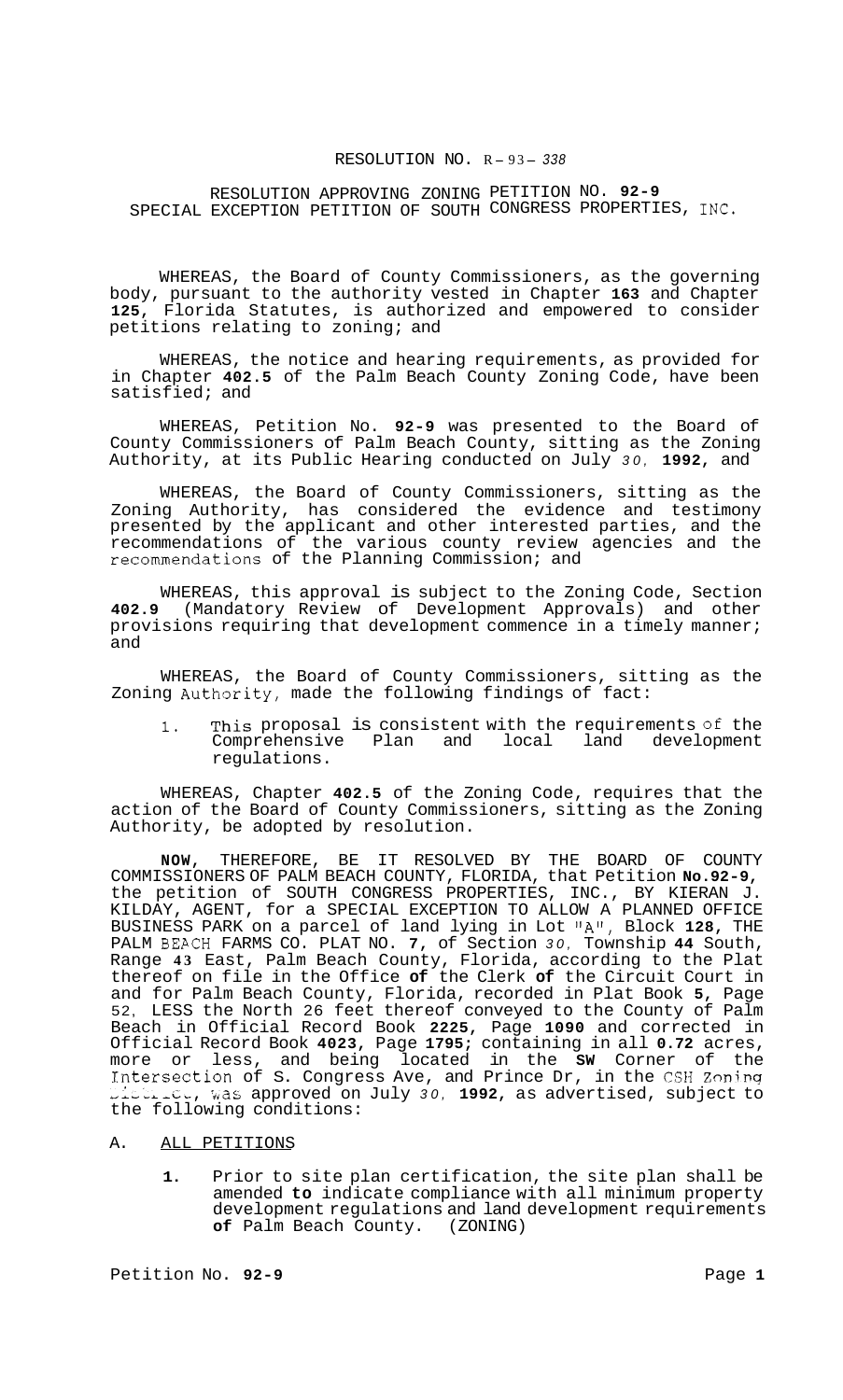- 2. This Special Exception is granted concurrent with a rezoning. Development of the site is limited to the uses and site design shown on the site plan approved by the Board of County Commissioners (Exhibit No. 22). Any modifications must be approved by the Board of County Commissioners unless the proposed use or design changes<br>are permitted pursuant to Zoning Code Section permitted pursuant to Zoning Code Section 402.7 (E) 2 (b) (Site Plan Review Committee Powers and Standards of Review) or required by the conditions of approval contained herein. (ZONING) approval contained herein.
- *3.* The petitioner shall receive certification of the site plan approved by the Board of County Commissioners for the subject property, as amended as required by the conditions of approval, by the Site Plan Review Committee on or prior to October **31,** 1992. (MONITORING)

# B. BUILDING AND SITE DESIGN

**1.** The petitioner shall reconfigure the proposed parking area to comply with Section 500.17.C. **3** of the zoning code. The maximum allowed square footage shall be proportionally reduced to reflect any reduction in the proposed parking. (ZONING)

# C. HEALTH

- **1.** The application and engineering plans to construct onsite potable water supply and/or on-site sewage disposal system must be submitted to the Health Unit prior to site<br>plan approval. (HEALTH) plan approval.
- 2. The onsite non-community water supply system shall be abandoned and the facility connected to public water within ninety (90) days of its availability within **1,000**  feet, by way of easement, of the property. The system water usage shall be recorded and submitted to the Palm Beach County Public Health Unit on the monthly operation report by **a** certified operator. Irrigation water shall<br>be supplied by a separate system. (HEALTH-Utilities) be supplied by a separate system.
- **3.** The onsite sewage disposal system shall be abandoned and the facility connected to public sewer within ninety (90) days of its availability consistent with the facility water usage as recorded on the monthly operating report and the distance from the property to the power line, or required by Palm Beach County Environmental Control Rule - I. (HEALTH-Utilities)
- 4. There shall be no on site uses which could be detrimental to the on site sewage disposal system and/or the ground water, until the project is connected to public sewer. (HEALTH)

## **D.** IRRIGATION QUALITY WATER

1. When irrigation quality water is available within 500 feet of the property, the petitioner shall connect to the system subject to permitting and/or requirements of the Florida Department of Environmental Regulations and/or the South Florida Water Management District. The cost for connection shall be borne by the property owner. (UTILITIES)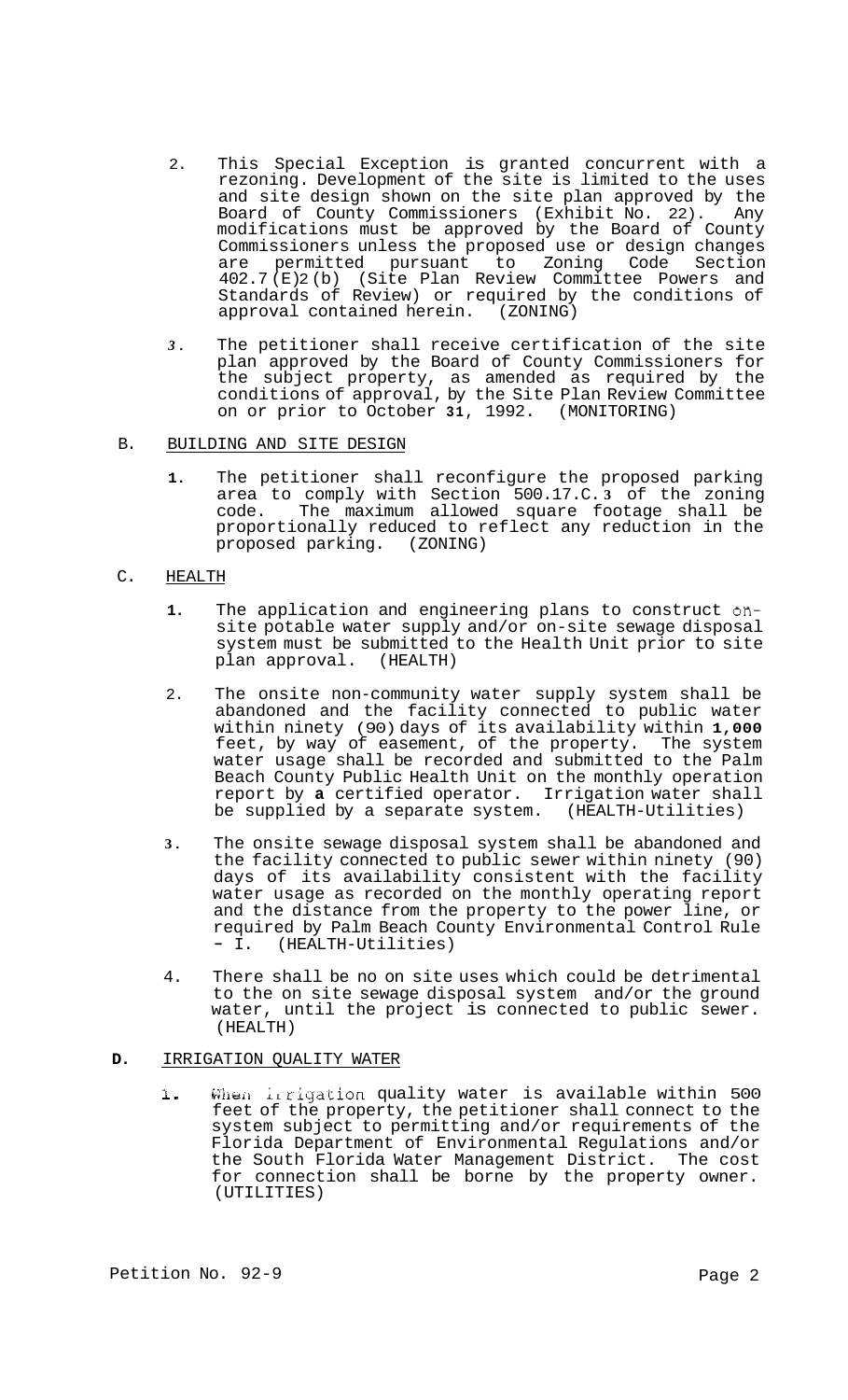# E. ENGINEERING

- 1. The Developer shall provide discharge control and treatment for the stormwater runoff in accordance with all applicable agency requirements in effect at the time of the permit application. However, at a minimum, this development shall retain onsite the stormwater runoff generated by a three (3) year-one (1) hour storm w:.th a total rainfall of 3 inches as required by the Permit Section, Land Development Division. In the event that the subject site abuts a Department of Transportation maintained roadway, concurrent approval from the Florida Department of Transportation will also be required. drainage system shall be maintained in an acceptable condition as approved by the County Engineer. **Ir.** the event that the drainage system is not adequately maintained as determined by the County Engineer, this matter will be referred to the Code Enforcement Boarl for enforcement. (ENGINEERING-DOT)
- 2. Prior to December 15, 1992 or prior to the issuance of the first Building Permit, whichever shall first occur, the property owner shall convey to Palm Beach County Land Eevelopment Division by road right-of-way warranty deed for Congress Avenue, 55 feet from centerline free OF all encumbrances and encroachments. Property owner : hall provide Palm Beach County with sufficient documentation acceptable to the Right of Way Acquisition Section to ensure that the property is free of all encumbrance: and encroachments. Right-of-way conveyances shall also include "Safe Sight Corners" where appropriate at intersections as determined by the County Engineer. **(MONITORING/BUILDING/Engineering)**
- 3. The property owner shall pay a Fair Share Fee in the amount and manner required by the "Fair :;hare Contribution for Road Improvements Ordinance" as it presently exists or as it may from time to tine be amended. The Fair Share Fee for this project at the time of the Building Permit presently is \$17,985 (327 trips <sup>X</sup> \$55.00 per trip). (IMPACT FEE COORDINATOR)
- F. LANDSCAPING GENERAL
	- **1.** Prior to site plan certification, the petitioner :;hall revise the landscape tabular data on the site plan to reflect conformance to minimum Landscape Code requirements and all landscape/vegetation preservation conditions of approval. (ZONING)
	- 2. All trees required **to** be planted on site shall:
		- a. Be a minimum of fourteen (14) feet in height at installation.
		- b. Have a minimum diameter of three and one-half *(3.5)* inches measured at a point which is at least four and one-half (4.5) feet above existing grade level.
		- c. Have a minimum of five (5) feet of clear :runk and a minimum seven (7) foot canopy sp:read. **(ZONING)**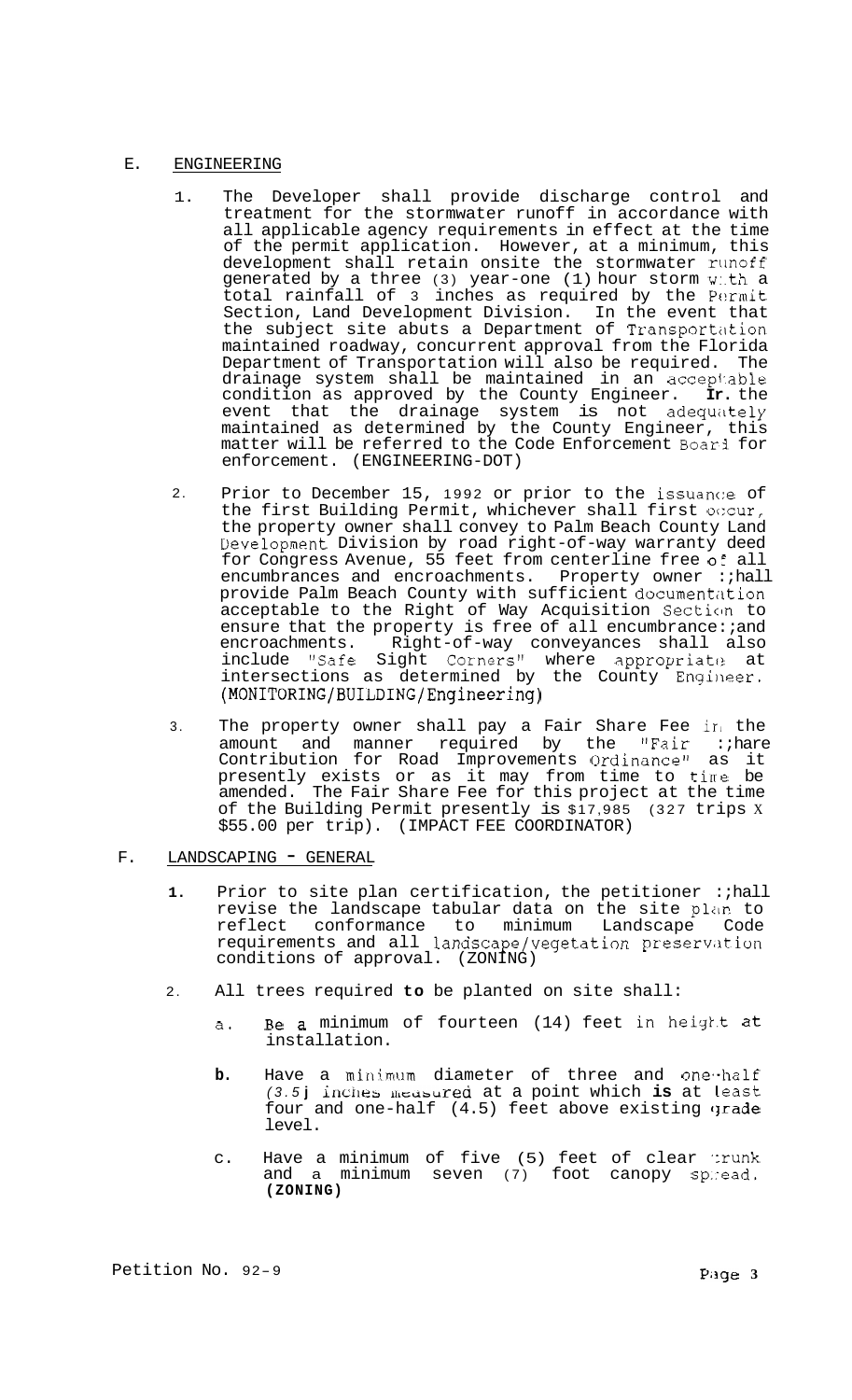# G. LANDSCAPING ALONG THE EAST PROPERTY LINE

- **1.** Landscaping within the required fifteen **(15)** foot bl.ffer along Congress Avenue shall be upgraded to include:
	- a. One native canopy tree or three (3) clust.ered native palm trees planted every twenty (20) feet on center. (ZONING)

#### H. LANDSCAPING ALONG THE NORTH PROPERTY LINE

- **1.** Landscaping within the required ten (10) foot buffer along Prince Drive shall be upgraded to include:
	- a. One native canopy tree or three (3) clust.ered native palm trees planted every twenty (20) fe $e$ t on center. (ZONING)
- **I.** LANDSCAPING ALONG THE SOUTH PROPERTY LINE
	- **1.** Landscaping and buffering along the south property line shall be upgraded to include:
		- a. One native canopy tree planted every twenty (20) feet **on** center. (ZONING)
	- 2. Along the interior (north) side of the existing wall on the adjacent property, the property owner shall install twenty-four (24) inch high shrubs or hedge material spaced no more than twenty four (24) inches on cente:, to be maintained at a minimum height of thirty-six (36) inches. (ZONING)
- **J.** LANDSCAPE WITHIN MEDIAN

Laurel Oak Live Oak Slash Pine

1. Petitioner shall participate in any future program of the property owners to upgrade the median landscaping on Congress Avenue between 6th Avenue South to the Atlantis City borders in accordance with **a** permit issued by the Palm Beach County Department of Engineering and Pllblic Works. Landscaping shall consist of a minimum of on'? **(1)**  fourteen **(14)** foot tall native tree for each thirty *(30)*  linear feet of the adjacent median to be planted and appropriate ground cover. Trees may be planted singly or in clusters. All landscaping and maintenance shall be subject to the standards as set forth by the Palm Beach<br>County Engineering and Public Works Department 411 County Engineering and Public Works Department. landscape material shall be selected from the following list.

Trees : Groundcover: Sabal Palmetto Wedilia Bahia Grass

Alternative species may be allowed subject to approval by the Zoning Division. All plant material shall be installed and selected according to xeriscape princ:.ples and shall conform with the following:

a. All plants shall be container grown or field collected and transplanted from the project s..te.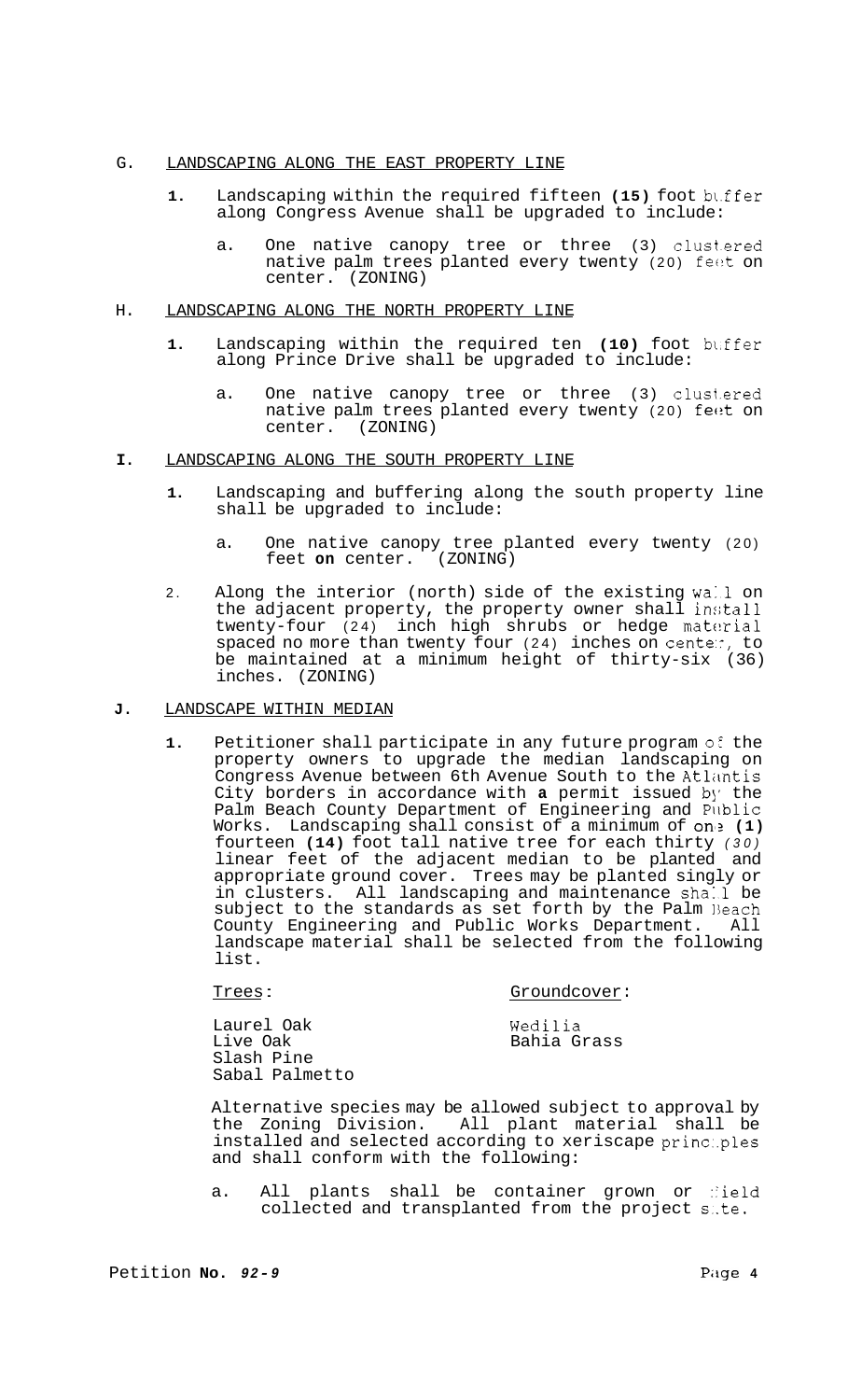b. All planting shall be done in accordance with detail planting plans and specifications to be submitted and approved by the Zoning Division within six (6) months after the adoption of a program by the property owners for this portion of Congress Avenue.

All required median landscaping, including watering, shall be the perpetual maintenance obligation **of** the petitioner and its successors, legal heirs or assiglees, or duly established Property Owner's Association and/or Homeowner's Association, and shall be installed on or before issuance of the first Certificate of Occupanzy or filling of the first plat, whichever occurs first. Declaration of Covenants and Restriction Documents ;hall be established or amended as required, prior to receiving the first building permit or filing of the first ?lat, whichever occurs first, to reflect this obligation. Maintenance shall be in accordance with the issued permits. (ENG/BLDG./ZONING).

#### K. LIGHTING

- **1.** All outdoor lighting used to illuminate the premises and identification signs shall be of low intensity, shielded and directed downward and away from adjacent propenties and streets. (CODE ENFORCEMENT) (CODE ENFORCEMENT)
- 2. All lighting fixtures shall not exceed twenty (20) feet in height. Lighting fixtures within fifty (50) feet of residential areas shall not exceed a height of t'qelve **(12)** feet in height. (BUILDIKG)
- **3.** All outdoor lighting shall be extinguished no later than **11:OO** p.m. Security lighting only is excluded from this requirement. (CODE ENFORCEMENT)
- **4.** There shall be no rooftop lighting allowed on-:site. Lighting fixtures shall be limited to the minimum needed for essential lighting of the site and structures. (BUILDING/CODE ENFORCEMENT)

## L. SIGNS

- **1.** Signs shall be limited as follows:
	- a. Maximum sign height ten **(10)** feet.
	- **b.** Maximum total sign face area per side **100** sq. ft.
	- c. Maximum number of signs one **(1).** (BUILDING)
- 2. If , prior to the issuance of **a** building permit fol. the project, the Sign Code is amended to be more restric:tive than the conditions of approval, the regulations **01'** the amended Sign Code shall supersede ail sign-re:.ated conditions of approval. (BUILDING)

#### **M. USE** LIMITATION

1. Use of the site shall be limited to 9,571 square feet of medical office and clinic. (ZONING/BUILDING)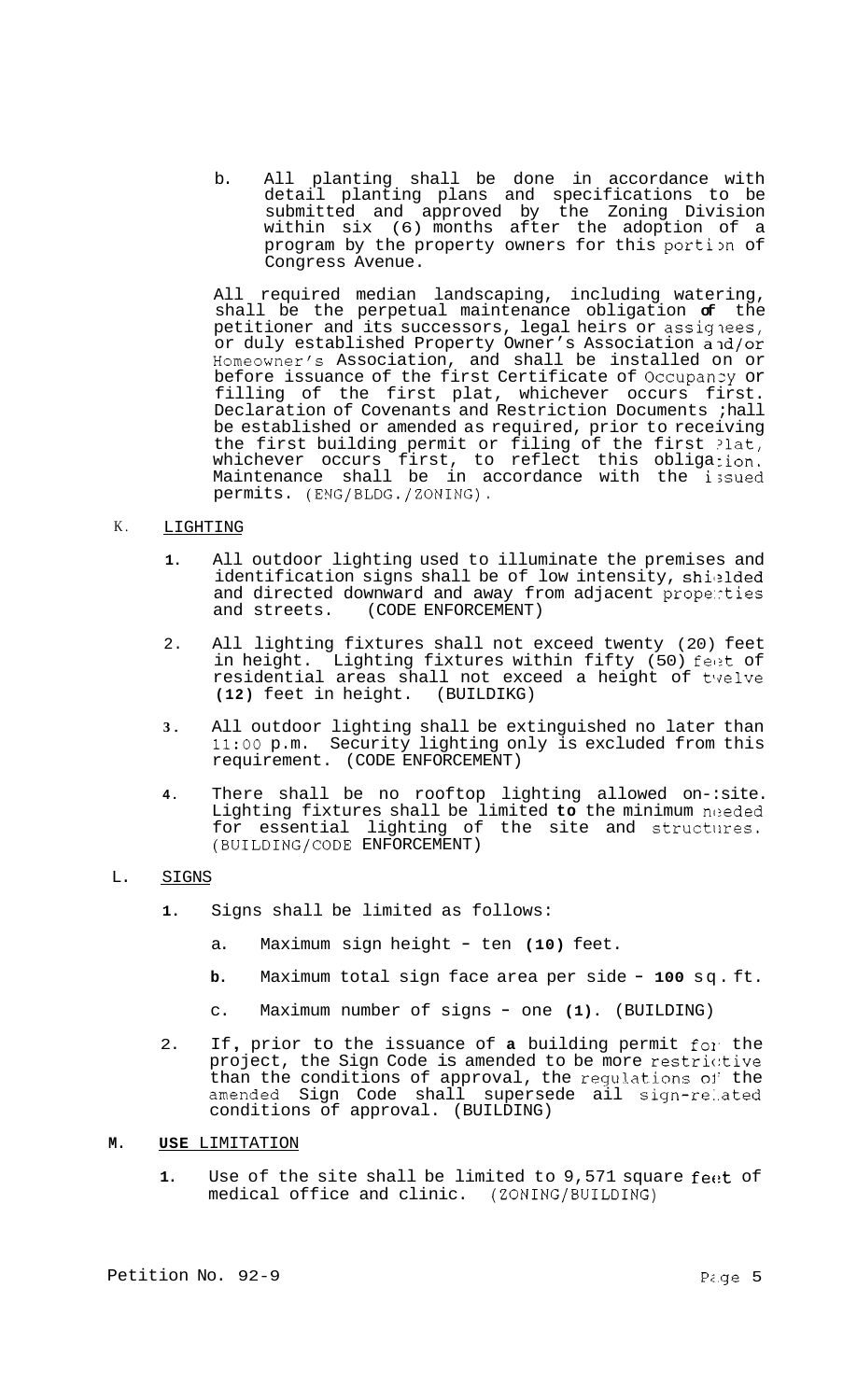- 2. Overnight stays shall be limited to those requireci for observation and/or emergency treat:nent only.(ZONING/BUILDING)
- 3. **No** business activities shall be allowed on the site, including deliveries, prior to 6:00 A.M. nor continue later than 10:00 P.M. Emergency medical treatment shall be exempt from this condition. (CODE ENFORCEMENT)

# N. COMPLIANCE

- 1. As provided in the Palm Beach County Zoning Code, Sections 400.2 and 402.6, failure to comply with any of these conditions of approval at any time may resull. in:
	- a. The denial or revocation of a building permit, the issuance of a stop work order; the denial of a Certificate of Occupancy on any buildin? or structure; or the denial or revocation of any permit or approval for any developer-oimer, commercial-owner, lessee, or user of the subject property; and/or
	- b. The revocation of the Special Exception and any zoning which was approved concurrently with the Special Exception as well as any previously gr;.nted certifications of concurrency or exempt.ions therefrom; and/or
	- *c.* A requirement of the development to conform with updated standards of development, applicable ai: the time of the finding of non-compliance, or the addition or modification of conditions reasor.ably related to the failure to comply with existing conditions. (MONITORING)
- 2. Appeals of any departmental-administrative actions hereunder may be taken to the Palm Beach County Board of Adjustment or as otherwise provided in the Palm Heach County Zoning Code. Appeals of any revocation of Spccial Exception, Rezoning, or other actions based on a Board of County Commission decision, shall be by petition for writ of certiorari to the Fifteenth Judicial Circuit. (MONITORING)